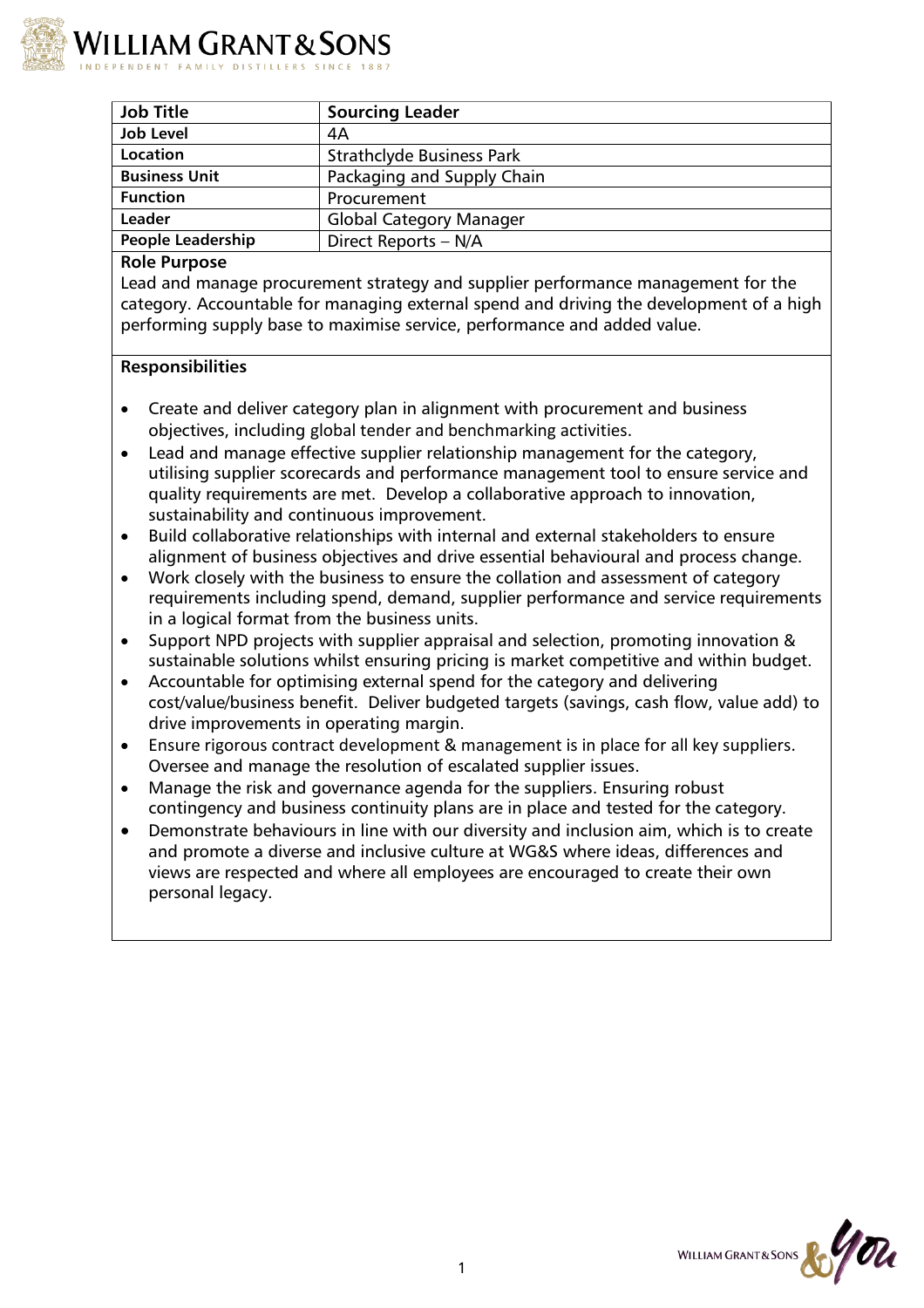

# **Values**



BE **PROUD** We are proud of our brands, our heritage, and our commitment to superior quality in our products



BE **RESPONSIBLE** We expect every individual and their teams to be accountable and to perform to their full potential



**BE SUSTAINABLE** We wish to make a positive contribution to our communities and to our environment



**RF PROFESSIONAL** We value integrity, transparency, professionalism and constructive debate within a team working culture



**RF ENTREPRENEURIAL** We foster a forward thinking and innovative culture that recognises the need for innovative thinking and continuous improvement



**LONG TERM** We are proud of our brands, our heritage, and our commitment to superior quality in our products

### **Core Competencies:**

| <b>Entrepreneurial and Commercial Thinking</b><br>Keeps up to date with competitor information<br>and market trends<br>Identifies business opportunities for the<br>٠<br>organisation<br>Demonstrates financial awareness<br>$\bullet$<br>Controls costs and thinks in terms of profit,<br>loss and added value                                                          | <b>Relating and Networking</b><br>Establishes good relationships with customers<br>and staff<br>Builds wide and effective networks of contacts<br>$\bullet$<br>inside and outside the organisation<br>Relates well to people at all levels<br>$\bullet$<br>Manages conflict<br>Uses humour appropriately to enhance<br>relationships with others                                           |
|--------------------------------------------------------------------------------------------------------------------------------------------------------------------------------------------------------------------------------------------------------------------------------------------------------------------------------------------------------------------------|--------------------------------------------------------------------------------------------------------------------------------------------------------------------------------------------------------------------------------------------------------------------------------------------------------------------------------------------------------------------------------------------|
| <b>Persuading &amp; Influencing</b><br>Makes a strong personal impression on others<br>Gains clear agreement and commitment from<br>others by persuading, convincing and<br>negotiating<br>Promotes ideas on behalf of self or others<br>Makes effective use of political processes to<br>influence and persuade others                                                  | <b>Formulating Strategies and Concepts</b><br>Works strategically to realise organisational goals<br>$\bullet$<br>Sets and develops strategies<br>Identifies and develops positive and compelling<br>$\bullet$<br>visions of the organisation's future potential<br>Takes account of a wide range of issues across,<br>$\bullet$<br>and related to, the organisation                       |
| <b>Planning and Organising</b><br>Sets clearly defined objectives<br>Plans activities and projects well in advance<br>٠<br>and takes account of possible changing<br>circumstances<br>Identifies and organises resources needed to<br>$\bullet$<br>accomplish tasks<br>Manages time effectively<br>$\bullet$<br>Monitors performance against deadlines and<br>milestones | <b>Adapting and Responding to Change</b><br>Adapts to changing circumstances<br>Accepts new ideas and change initiatives<br>Adapts interpersonal style to suit different people<br>or situations<br>Shows respect and sensitivity towards cultural<br>$\bullet$<br>and religious differences<br>Deals with ambiguity, making positive use of the<br>$\bullet$<br>opportunities it presents |

## **Skills and Qualifications:**

**Essential**

- Educated to degree level or equivalent experience, ideally with a procurement related qualification.
- Detailed knowledge of category management based on at least 2 years procurement experience including market place, key drivers and levers, supply base and balance of power.
- A demonstrable record of successfully defining an implementing leading edge category strategies.
- Knowledge and experience of integrated supply chain management (Plan, Buy, Make, and Move) and continuous improvement techniques.
- Strong negotiation planning and execution skills.